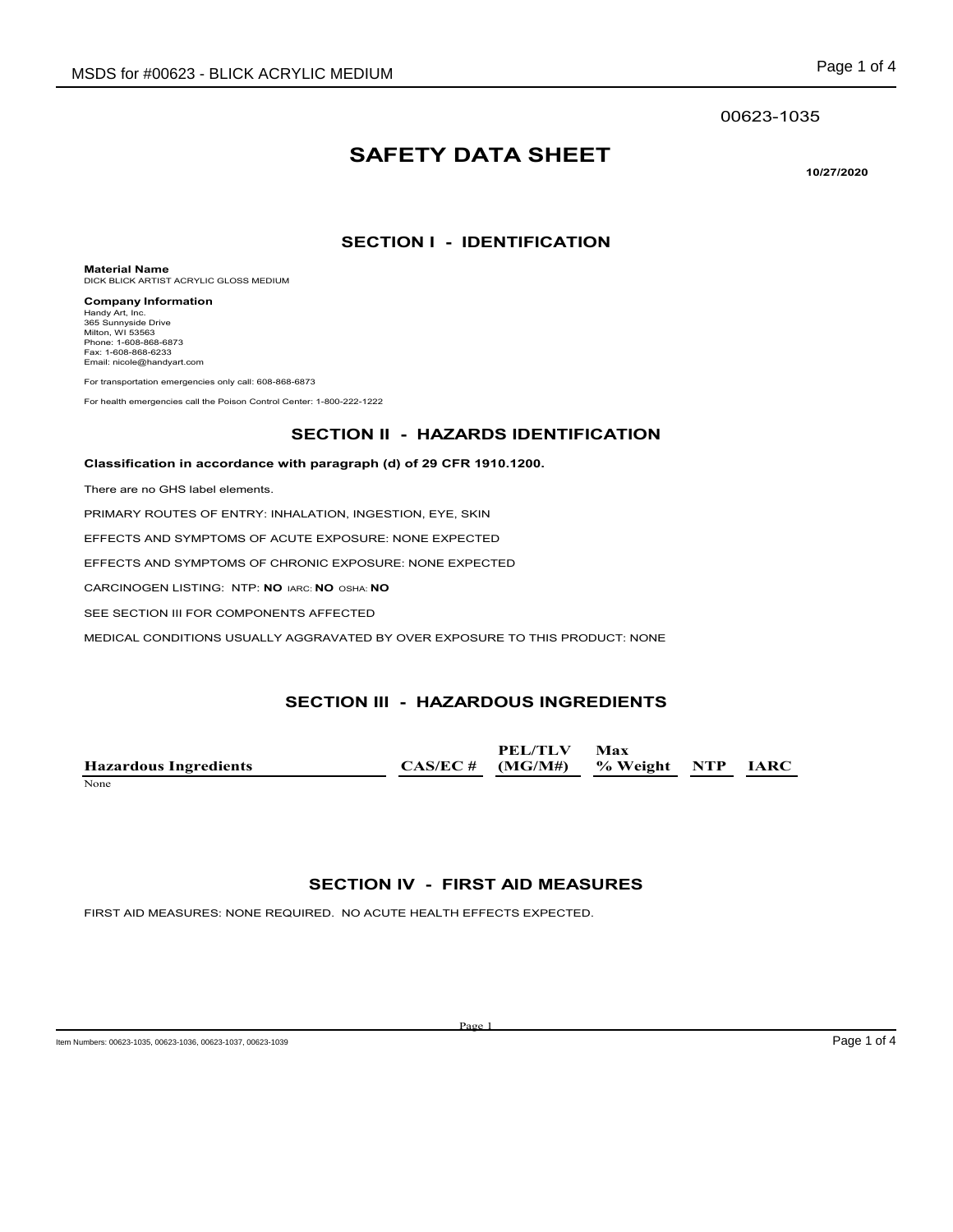#### **SECTION V - FIRE FIGHTING MEASURES**

FLASH POINT (METHOD): N/A  $\blacksquare$  AUTOIGNITION TEMPERATURE: N/A EXPLOSION LIMITS IN AIR (% BY VOLUME): NOT EXPLOSIVE EXTINGUISHING MEDIA: NO SPECIAL MEDIA REQUIRED FIRE FIGHTING PROCEDURES: NO SPECIAL FIRE FIGHTING PROCEDURES REQUIRED UNUSUAL FIRE & EXPLOSION HAZARDS: NOT COMBUSTIBLE

# **SECTION VI - ACCIDENTAL RELEASE MEASURES**

STEPS TO BE TAKEN IN CASE A MATERIAL IS SPILLED: Clean up in accordance with all applicable regulations. Absorb spillage with noncombustible, absorbent material. For waste disposal, see Section XIII

### **SECTION VII - HANDLING AND STORAGE**

PRECAUTIONS TO BE TAKEN DURING STORAGE AND HANDLING: Good industrial hygiene practice requires that exposure be maintained below the TLV. This is preferably achieved through the provision of adequate ventilation. When exposure cannot be adequately controlled in this way, personal respiratory protection should be employed.

### **SECTION VIII - EXPOSURE CONTROLS / PERSONAL PROTECTION**

RESPIRATORY PROTECTION AND SPECIAL VENTILATION REQUIREMENTS: NONE REQUIRED OTHER PROTECTIVE EQUIPMENT (GLOVES, GOGGLES, ETC): NONE REQUIRED WORK/HYGIENE PRACTICES: NONE REQUIRED ENGINEERING CONTROLS: NONE REQUIRED

### **SECTION IX - PHYSICAL AND CHEMICAL PROPERTIES**

BOILING POINT: N/A<br>
VAPOR PRESSURE: N/A<br>
VAPOR PRESSURE: N/A SPECIFIC VAPOR DENSITY (AIR=1): N/A<br>SOLUBILITY IN WATER: N/A

FLASH POINT (METHOD): N/A<br>SPECIFIC GRAVITY: N/A REACTIVITY IN WATER: NON-REACTIVE

# **SECTION X - STABILITY AND REACTIVITY**

HAZARDOUS POLYMERIZATION PRODUCTS: N/A STABILITY: STABLE CONDITIONS TO AVOID: N/A INCOMPATIBILITY (MATERIALS TO AVOID): N/A HAZARDOUS DECOMPOSITION PRODUCTS: Carbon monoxide, carbon dioxide and smoke

# **SECTION XI - TOXICOLOGICAL INFORMATION**

ACUTE EFFECTS ASSOCIATED WITH USE OF THIS MATERIAL: NONE EXPECTED The summated LD50 is >50000 mg/kg. The summated LC50 is 99999 mg/cubic meter. This product is not considered to be a known or suspected human carcinogen by NTP, IARC or OSHA (see section III)

#### **SECTION XII - ECOLOGICAL INFORMATION**

HARMFUL EFFECTS KNOWN OTHER THAN THOSE ASSOCIATED WITH SUSPENDED INERT SOLIDS IN WATER.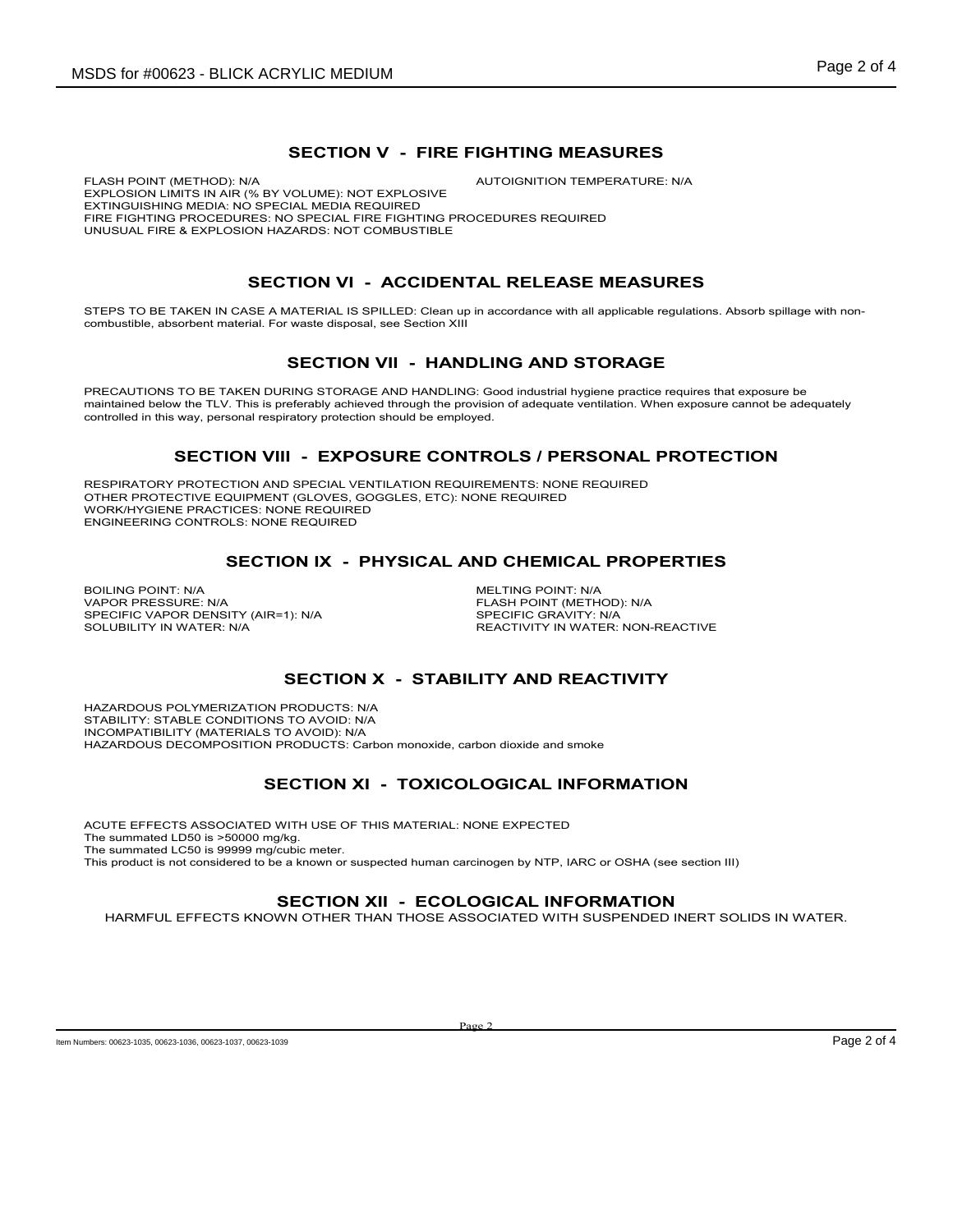# **SECTION XIII - DISPOSAL CONSIDERATIONS**

RCRA HAZARD CLASS (40 CFR 261): THIS PRODUCT IS NOT CLASSIFIED AS A HAZARDOUS WASTE. WASTE DISPOSAL METHOD: DISPOSE OF IN ACCORDANCE WITH FEDERAL, STATE AND LOCAL REGULATIONS.

#### **SECTION XIV - TRANSPORTATION INFORMATION**

U.S. DOT (49 CFR 172.101): THIS IS NOT A HAZARDOUS MATERIAL AS CLASSIFIED BY CFR 172.101.

### **SECTION XV - REGULATORY INFORMATION**

CONTENTS OF THIS SDS COMPLY WITH OSHA HAZARD COMMUNICATION STANDARD 29 CFR 1910.1200

EPA SARA TITLE III CHEMICAL LISTINGS: SECTION 302.4 EXTREMELY HAZARDOUS SUBSTANCES (40 CFR 355): **NONE** 

SECTION 313 TOXIC CHEMICALS (40 CFR 372): NONE

INTERNATIONAL REGULATIONS

CANADIAN WHMIS: THIS PRODUCT IS A CONTROLLED PRODUCT UNDER CANADA'S WORKPLACE HAZARDOUS MATERIALS INFORMATION SYSTEM. IT CONTAINS THE FOLLOWING TOXIC OR HIGHLY TOXIC MATERIALS: DIOCTYL SODIUM SULFOSUCCINATE PROPYLENE GLYCOL

 Under CPSC's consumer product regulations (16CFR1500.3 and 150014), this product has the following required acute and chronic hazard labeling:

**NONE**

# **SECTION XVI - OTHER INFORMATION**

Disclaimer: We believe the statements, technical information and recommendations contained herein are reliable, but they are given without warranty or guarantee of any kind. The information contained in this document applies to this specific material as supplied. It may not be valid for this material if it is used in combination with any other materials. It is the user's responsibility to satisfy oneself as to the suitability and completeness of this information for the user's own particular use.

**LAST REVISION DATE: 10/27/2020**

#### **Prepared by Duke OEM Toxicology**